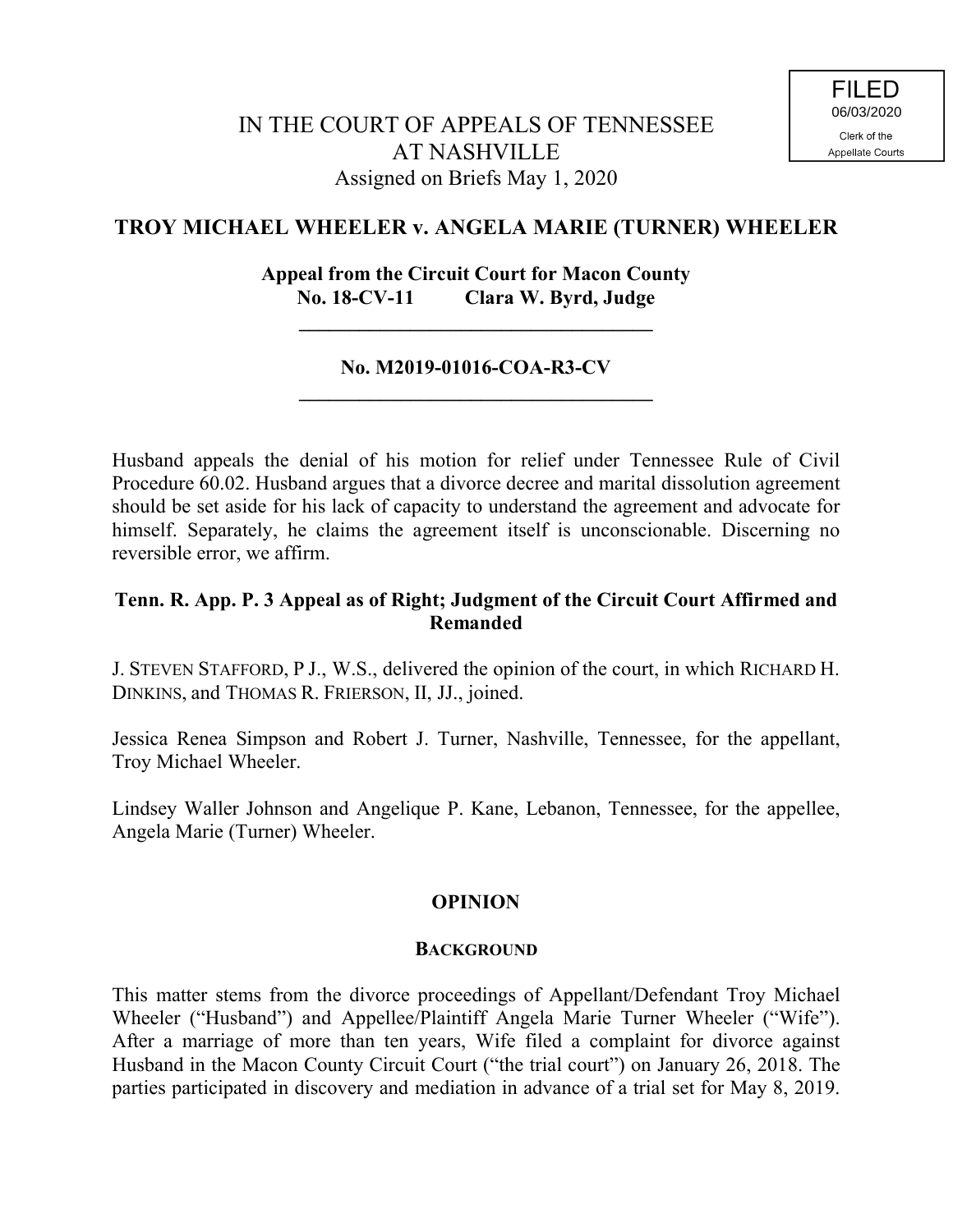On the date of trial, Wife moved for default judgment against Husband, as he failed to file an answer to Wife's complaint.

Before the trial began, the parties announced a settlement through their counsel to the trial court. Husband and Wife signed a marital dissolution agreement ("the MDA") that required Husband to pay \$250,000.00 to Wife within 60 days of the finalization of divorce and pay an additional \$2,000.00 per month in alimony in solido for ten years. Husband kept the couple's real estate, commercial painting business, and farm and business equipment in the settlement. When the alimony in solido payments were completed, Wife would execute a deed to the parties' real estate and a separate bill of sale to various farm and business equipment to Husband. If Husband did not timely pay Wife, then the couple's real estate, farm equipment, and Husband's share of personal property would be liquidated to compensate Wife. The MDA expressly stated that the parties entered into the MDA "without any undue influence, fraud, coercion, or misrepresentation" with the acknowledgment that the MDA "is fair and equitable and that it is being entered into voluntarily and with the advice of counsel." The parties also stated that the MDA was "fair, adequate and satisfactory to them and in keeping with their accustomed standard of living[.]" Both Wife and Husband signed the MDA on May 8, 2019. The trial court found that the parties made an equitable settlement of property rights and entered a final decree of divorce on the ground of irreconcilable differences on May 8, 2019. The MDA was incorporated into the trial court's divorce decree.

Husband filed a notice of appeal pro se to this Court on June 7, 2019. However, after hiring new counsel, Husband also filed a Motion for Relief under Tennessee Rule of Civil Procedure 60.02 with the trial court on October 4, 2019. In his motion, Husband argued that the terms of the final divorce decree were "onerous and oppressive" and should be found against public policy and void. Husband asserted that his health has dramatically worsened and has left him unable to work at his previous levels. Husband also alleged that he never read or understood the MDA when he signed it, and his thencounsel failed to explain the agreement's provisions for alimony or property division. Husband averred that he suffered from extreme hardship due to his health concerns and financial issues and was unable to advocate for himself when the agreement was signed. Upon motion from Husband to this Court, we "ordered that this case is remanded to the trial court for the limited purpose of considering the appellant's Tenn. R. Civ. P. 60.02 motion." Wife separately moved that the trial court grant *pendente lite* support during the pendency of the appeal, for Husband to vacate the marital home, and for Wife to be granted immediate possession of the couple's property. Wife later contested Husband's Rule 60.02 motion, arguing that he had no valid defense given his responses to questions about his health and well-being during the discovery process.

The trial court heard arguments on the Rule 60.02 motion on October 31, 2019. Husband, the only person called to testify, spoke at length about his inability to pay alimony as set out in the MDA, the various health issues that overwhelmed him, his lack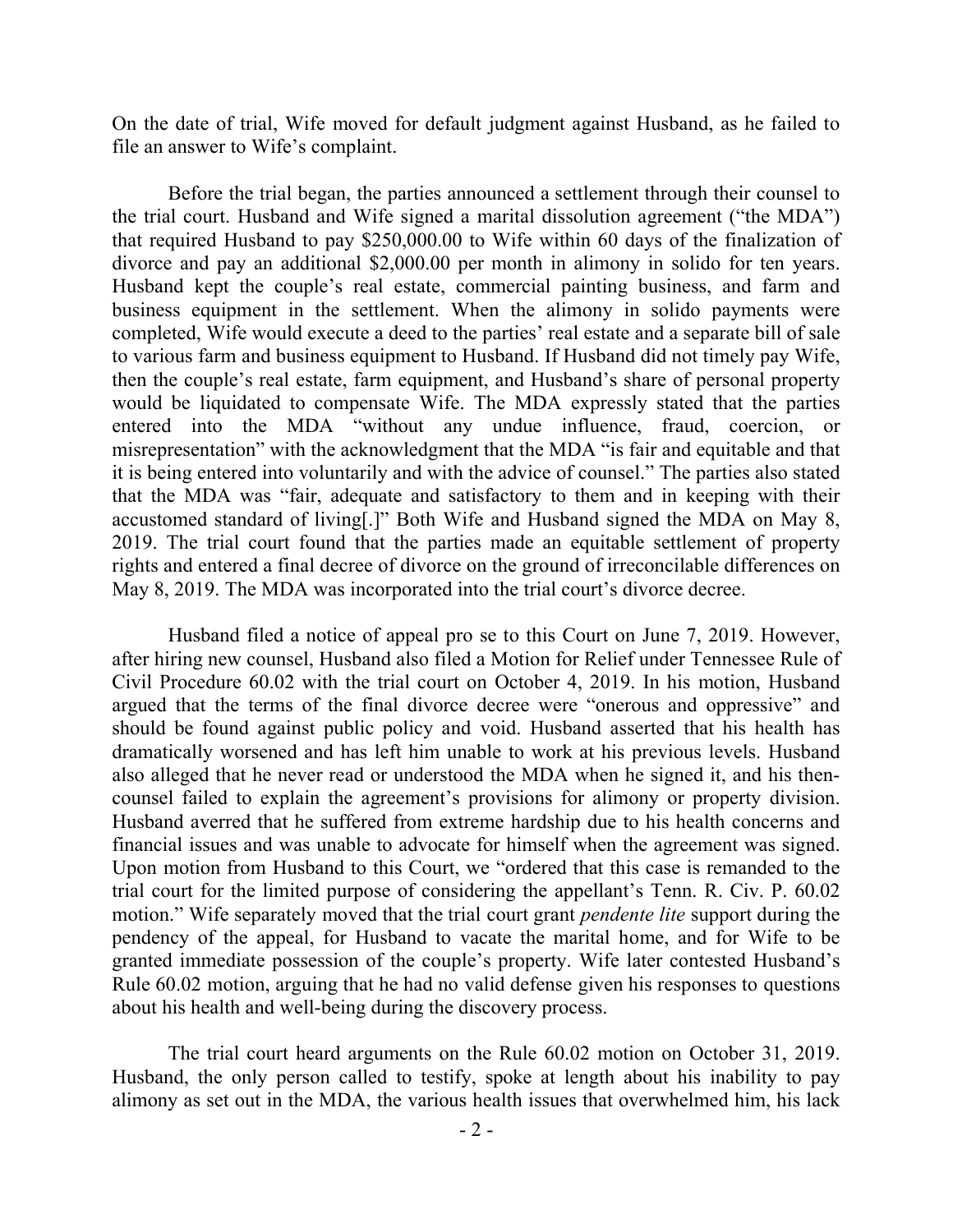of education, his inability to read and understand the agreement when he signed it, and the pressure he felt his prior attorney placed on him to sign the agreement at the risk of suffering greater losses if the divorce case went to trial.<sup>1</sup> On cross-examination, Husband conceded that he sent a number of text messages to Wife in the hours after the agreement was signed. The messages included statements that the "numbers are not fair at all[,]" that he would not fight about the terms because he did not want to "go through all of the nasty stuff that would be said in court" and that his lawyer warned him that his alimony payments would be higher if he went to court. Additional messages advised Wife to"[g]et ready for round two" and that signing the agreement was "just a formality."

From the bench, the trial court denied Husband's motion for relief, stating that Husband could read and understand the nature of the agreement. The trial court additionally granted Wife \$2,000.00 per month in *pendente lite* support for the duration of the appeal. Following the ruling, the trial court entered written orders denying Husband's motion and granting Wife's motion on November 20, 2019. In the order denying Husband's motion, the trial court stated that "Husband knew what he was doing when he was executing the agreement." A supplemental record of the Rule 60.02 motion and related proceedings were sent to this Court.

### **ISSUES PRESENTED**

Husband raised two issues on appeal, which we rephrase as follows:

- 1. Whether the trial court erred in not setting aside the MDA and divorce decree under Tennessee Rule of Civil Procedure 60.02 on the basis of mental incapacity.
- 2. Whether the trial court erred when not setting aside the MDA on the basis of unconscionability.

In the body of her brief, Wife seeks an award of attorney's fees for defending against a frivolous appeal.

## **DISCUSSION Mental Incapacity**

Husband first contends that the trial court erred by failing to set aside the MDA under Rule 60.02 of the Tennessee Rules of Civil Procedure because of Husband's mental incapacity when he signed the agreement. Rule 60.02 provides, in relevant part, as follows:

On motion and upon such terms as are just, the court may relieve a party or

<sup>&</sup>lt;sup>1</sup> Husband hired new counsel between the signing of the MDA and the filing of the motion for relief. Husband is represented by counsel in this appeal.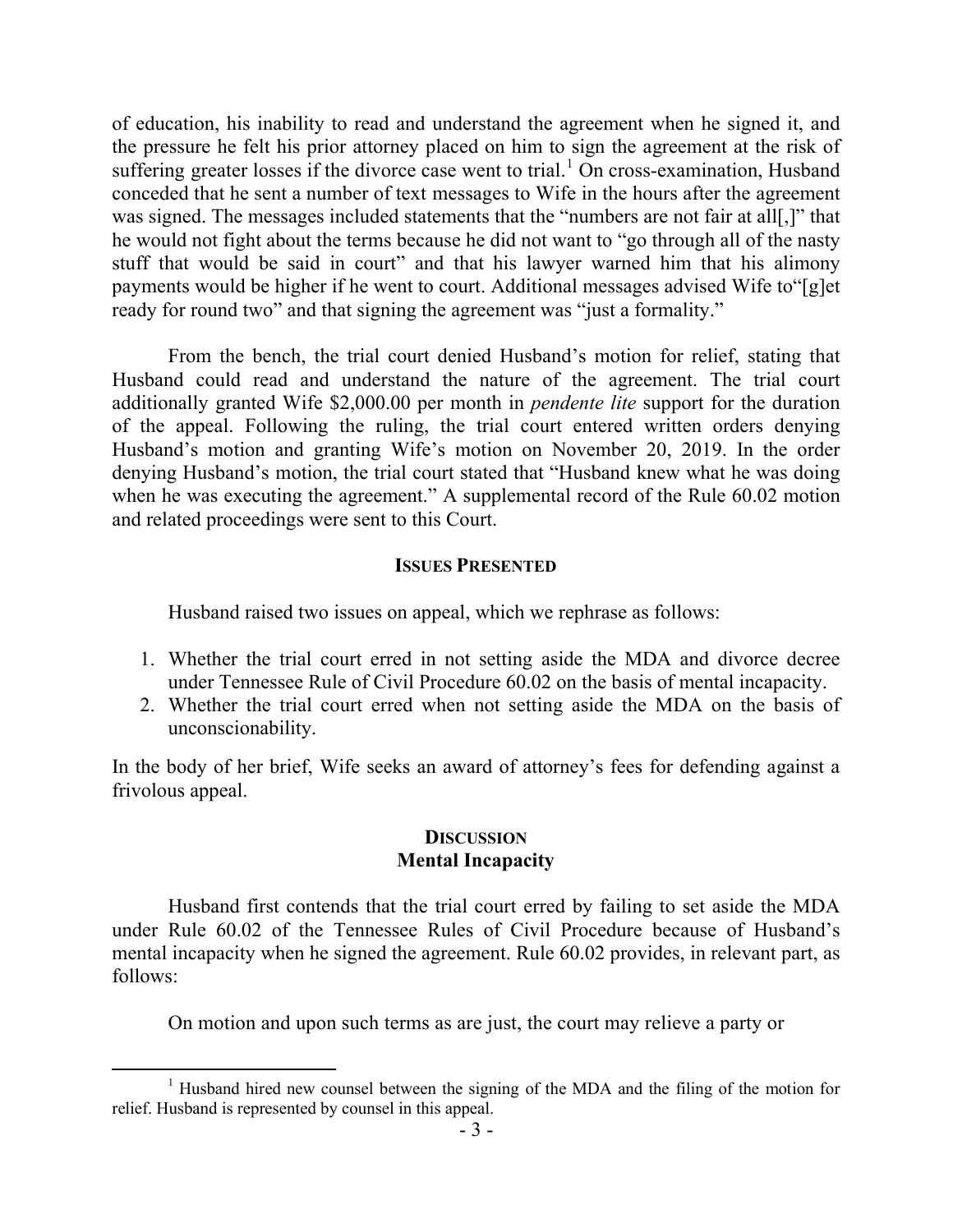the party's legal representative from a final judgment, order or proceeding for the following reasons: (1) mistake, inadvertence, surprise or excusable neglect; (2) fraud (whether heretofore denominated intrinsic or extrinsic), misrepresentation, or other misconduct of an adverse party; (3) the judgment is void; (4) the judgment has been satisfied, released or discharged, or a prior judgment upon which it is based has been reversed or otherwise vacated, or it is no longer equitable that a judgment should have prospective application; or (5) any other reason justifying relief from the operation of the judgment. The motion shall be made within a reasonable time, and for reasons (1) and (2) not more than one year after the judgment, order or proceeding was entered or taken.

The purpose of Rule 60.02 is "'to alleviate the effect of an oppressive or onerous final judgment.'" *Henderson v. SAIA, Inc.*, 318 S.W.3d 328, 336 (Tenn. 2010) (quoting *Black v. Black,* 166 S.W.3d 699, 703 (Tenn. 2005)). The rule is therefore "equally aimed at striking a 'proper balance between the competing principles of finality and justice.'" *Id.* (quoting *Jerkins v. McKinney,* 533 S.W.2d 275, 280 (Tenn. 1976)). Rule 60.02 therefore cannot "be used in every case in which the circumstances of a party change after the entry of a judgment or order, nor by a party who is merely dissatisfied with a particular outcome." *Id.* (citing *Toney v. Mueller Co.,* 810 S.W.2d 145, 146 (Tenn. 1991)). "Instead, relief is appropriate only in those relatively few instances that meet the criteria of the rule." *Id.*

Because of the strong interest in finality of judgments, a party seeking relief under Rule 60.02 "bears the burden of proving that [he or she] is entitled to relief by clear and convincing evidence." *Id.* (citing *McCracken v. Brentwood United Methodist Church*, 958 S.W.2d 792, 795 (Tenn. Ct. App. 1997)). Clear and convincing proof is "evidence in which there is no serious or substantial doubt about the correctness of the conclusions drawn from the evidence." *Hodges v. S.C. Toof & Co.*, 833 S.W.2d 896, 901 n.3 (Tenn. 1992); *see also In re B.A.C.*, 317 S.W.3d 718, 724 (Tenn. Ct. App. 2009) (quoting *In re M.A.B.*, No. W2007-00453-COA-R3-PT, 2007 WL 2353158, at \*2 (Tenn. Ct. App. Aug. 20, 2007) ("Clear and convincing evidence is evidence that eliminates any substantial doubt and that produces in the fact-finder's mind a firm conviction as to the truth.")).

A party seeking to overturn a trial court's ruling on a Rule 60.02 motion on appeal bears a different burden. "In reviewing a trial court's decision to grant or deny relief pursuant to Rule 60.02, we give great deference to the trial court." *Henry v. Goins*, 104 S.W.3d 475, 479 (Tenn. 2003) (citing *Underwood v. Zurich Ins. Co.*, 854 S.W.2d 94, 97 (Tenn. 1993)). As such, we review a motion for relief through Rule 60.02 under an abuse of discretion standard. *Id.* A trial court abuses its discretion when it "'applied an incorrect legal standard, or reached a decision which is against logic or reasoning that caused an injustice to the party complaining.'" *State v. Stevens*, 78 S.W.3d 817, 832 (Tenn. 2002)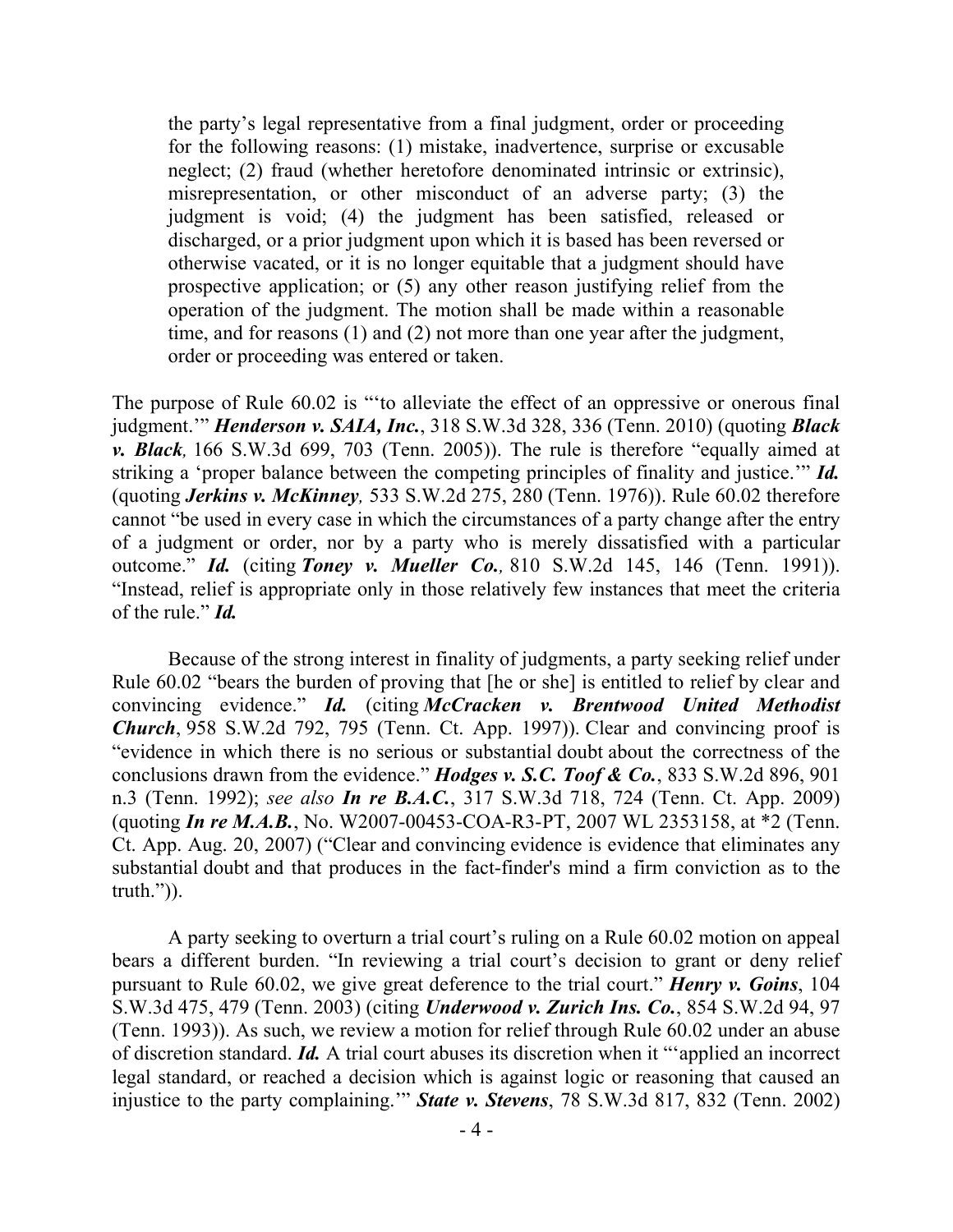(quoting *State v. Shuck*, 953 S.W.2d 662, 669 (Tenn. 1997)).

The exacting requirements of relief under Rule 60.02 are all the more relevant in this case, where Husband seeks relief solely on the basis of Rule 60.02(5), which allows a court to relieve a party from a final judgment or order for "any other reason justifying relief from the operation of the judgment." This provision, despite its broad language, has been narrowly construed by Tennessee courts. *Henderson v. Kirby*, 944 S.W.2d 602, 605 (Tenn. Ct. App. 1996). As such, this particular ground for relief is intended to be applicable "only in the most compelling, unique, exceptional, and extraordinary circumstances." *Delong v. Vanderbilt Univ.*, 186 S.W.3d 506, 512 (Tenn. Ct. App. 2005) (citing *Federated Ins. Co. v. Lethcoe*, 18 S.W.3d, 621 625 (Tenn. 2000); *Johnson v. Johnson*, 37 S.W.3d 892, 895 n.2 (Tenn. 2001)). A party seeking relief under Rule 60.02(5) therefore bears a "heavy burden[.]" *Steioff v. Steioff*, 833 S.W.2d 94, 97 (Tenn. Ct. App. 1992). Accordingly, we proceed to consider whether Husband met his burden to be granted relief in this case.

Marital dissolution agreements are considered contracts made between parties in contemplation of divorce. *Hannahan v. Hannahan*, 247 S.W.3d 625, 627 (Tenn. Ct. App. 2007) (citing *Gray v. Estate of Gray*, 993 S.W.2d 59, 63 (Tenn. Ct. App. 1998)). However, a trial court "has continuing statutory power to modify the decree" regarding matters of child support and alimony when justified by changed circumstances. *Id.* (citing *Penland v. Penland*, 521 S.W.2d 222, 224 (Tenn. 1975). "[I]t is rare indeed for a court to find that a contract is unenforceable based on the unsound emotional state of a contracting party." *Beem v. Beem*, No. W2009-00800-COA-R3-CV, 2010 WL 1687782, at \*8 (Tenn. Ct. App. Apr. 28, 2010). A party seeking relief from a contract on the basis of mental incapacity "must establish he or she 'had no reasonable perception or understanding of the nature or terms of the contract.'" *Id.* (quoting *Roberts v. Roberts*, 827 S.W.2d 788, 791–92 (Tenn. Ct. App. 1991)). Parties can be excused from performing a contract on the basis of incompetency when: "(1) they are unable to understand in a reasonable manner the nature and consequences of the transaction or (2) when they are unable to act in a reasonable manner in relation to the transaction, and the other party has reason to know of their condition." *Rawlings v. John Hancock Mut. Life Ins. Co.*, 78 S.W.3d 291, 297 (Tenn. Ct. App. 2001) (citing Restatement (Second) of Contracts § 15(1) (1981)).

This Court has ruled on claims for relief from MDAs based on mental incapacity in at least three prior cases. In *Selitsch v. Selitsch*, a husband requested relief from a final divorce decree because he was suffering from a multiple sclerosis "flare up" during the divorce hearing and claimed he lacked the capacity to understand an agreement which counsel for both parties submitted to the court. *Selitsch*, 492 S.W.3d 677, 682 (Tenn. Ct. App. 2015). While the husband and a physician testified to the husband's medical conditions, neither could verify whether the husband had a "flare up" that could lead to incapacity on the day of the hearing. *Id.* The trial court denied relief, stating that no clear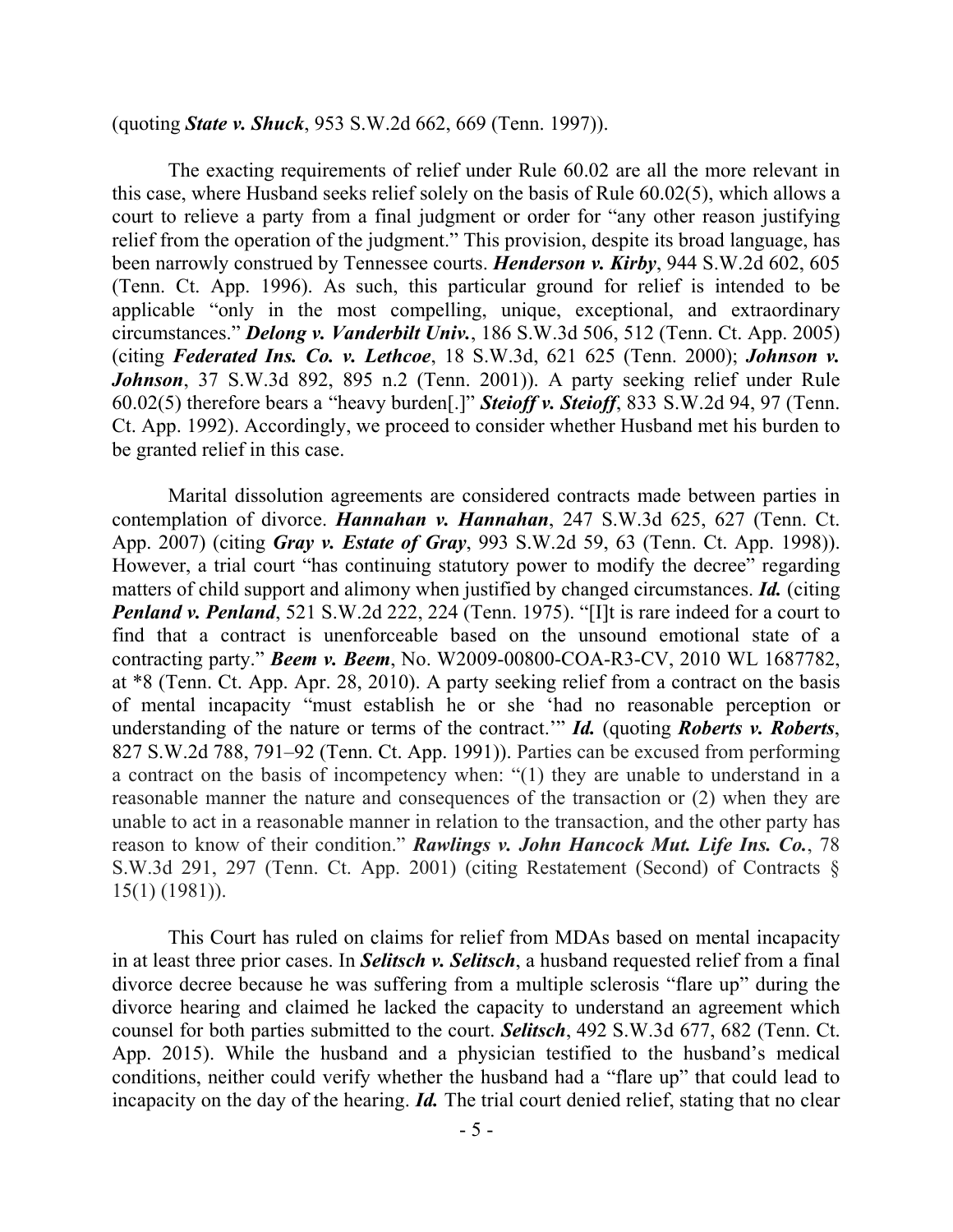and convincing evidence existed to establish that the spouse could not understand the nature and ramifications of the hearing when it occurred. *Id.* at 683. After a review of the trial record, we affirmed the trial court's discretionary ruling, particularly because of the length of time taken to negotiate the agreement and the lack of evidence to conclusively establish incapacity at the hearing. *Id.*

Likewise, in *Beem v. Beem*, a husband attempted to set aside a MDA on account of mental incapacity due to his depression. *Beem*, 2010 WL 1687782, at \*2. As in the present case, the husband in *Beem* argued that the MDA should be set aside under Rule 60.02(5) because he signed the MDA under duress and without a clear mind because of his depression. *Id.* While a psychologist testified to the husband's depression, the psychologist had not interacted with the husband until after he signed the MDA and could not speak to husband's condition when he signed the agreement. *Id.* Further, a mediator and husband's attorney during the divorce testified that they did not doubt the husband's capacity when he completed mediation and signed the MDA. *Id.* The trial court found that the husband's claim was not supported by sufficient proof, and we affirmed the trial court. *Id.* at \*8–9.

This Court, however, has affirmed a trial court's order setting aside a divorce decree under Rule 60.02. *Middendorf v. Middendorf*, No. M2018-00409-COA-R3-CV, 2019 WL 2655779, at \*6 (Tenn. Ct. App. June 27, 2019). In *Middendorf*, a husband moved for a divorce decree to be set aside after he was unable to advocate for himself during the divorce proceedings because of depression and post-traumatic stress disorder. *Id.* at \*5–6. During the hearing on the Rule 60.02 motion, the husband testified that he had refused to hire counsel to represent him and "wanted to punish himself in this divorce[.]" *Id.* at \*5. Testimony from the husband and a psychiatrist who treated the husband during the divorce established clear and convincing evidence that the husband could not reasonably understand the manner and consequences of signing the MDA and supported the trial court's finding that the husband was impaired from advocating for himself. *Id.* at \*6. We affirmed the trial court's ruling setting aside the divorce decree, holding that the evidence could support more than one conclusion and did not establish an abuse of discretion from the trial court. *Id.*

In the present case, Husband argues the trial court abused its discretion by not relieving him of his obligations under the MDA for reasons of mental incapacity. In particular, Husband claims that his physical and emotional state prevented him from understanding the implications of the MDA when he signed the agreement. Based on our review of the record, we cannot conclude that the trial court abused its discretion in rejecting Husband's arguments.

Husband's arguments, as we interpret them, revolve around the belief that he was overwhelmed by intense physical pain and could not understand the MDA based on his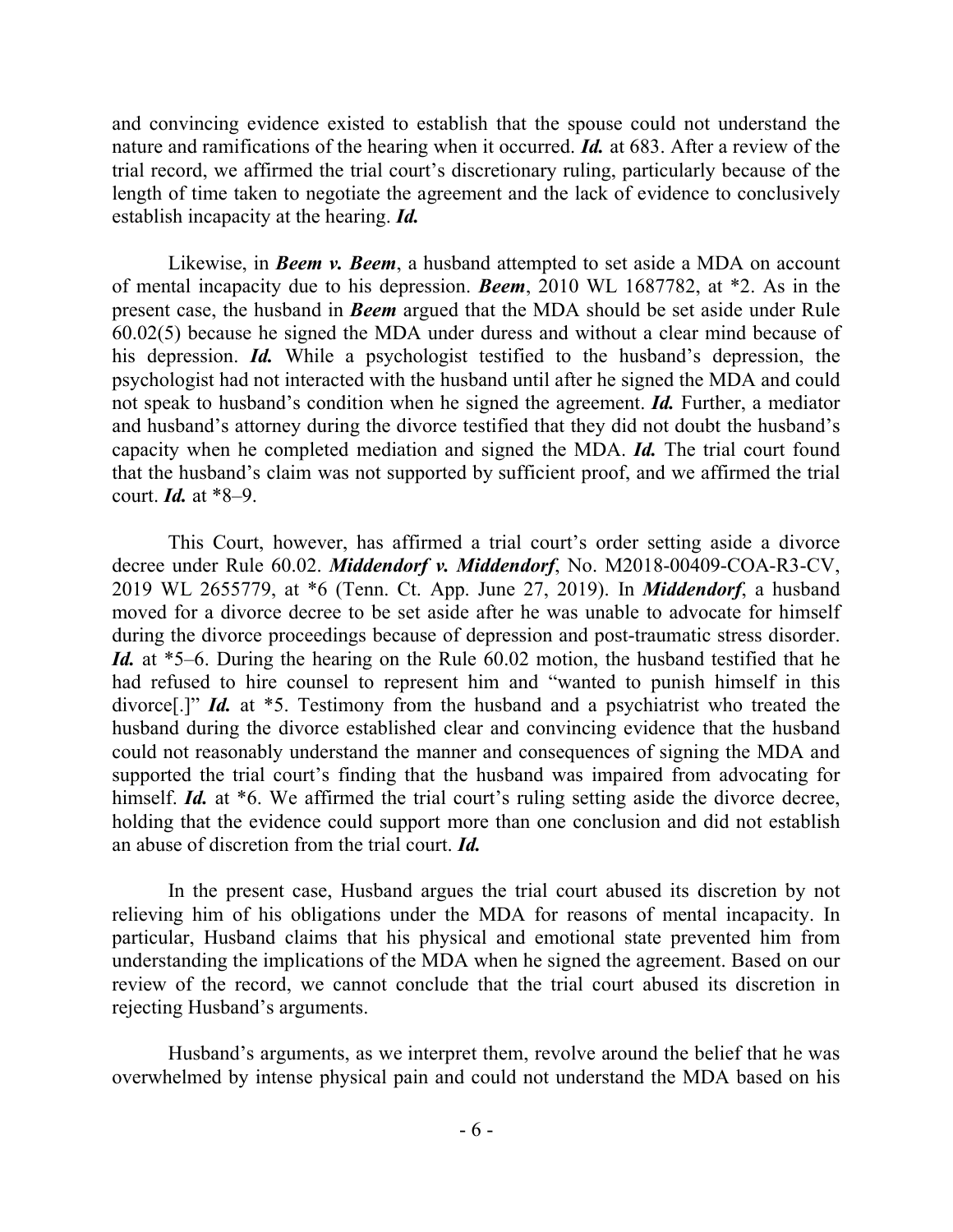limited formal education.<sup>2</sup> Husband testified at length during the Rule  $60.02$  hearing about his various physical ailments and contended they overwhelmed him to a point where he could not understand the agreement or advocate for himself. He also spoke about his limited education and how he did not read or fully understand the agreement when it was presented to him. Instead, Husband argued that his former counsel presented him with the agreement minutes before the divorce trial and told him to sign the MDA or go to trial and risk paying twice as much in alimony. Husband also claimed that he signed the MDA without knowledge of its binding nature or his financial obligations under the agreement.

The proof in this case falls far short of the proof presented in the above cases, even those in which Rule 60.02 relief was denied. Unlike *Selitsch* or *Beem*, no medical professional testified about Husband's medical ailments, and no other third-party testified about Husband's education or condition at the time the MDA was signed. *See Selitsch*, 492 S.W.3d at 683 (affirming the denial of Rule 60.02 relief even when a medical professional testified); *Beem*, 2010 WL 1687782, at \*9 (same); *see also Middendorf*, 2019 WL 2655779, at \*6 (affirming the grant of Rule 60.02 relief when a medical professional testified). While we certainly do not hold that expert proof is required in all cases in which mental incapacity is at issue, *cf. In re Conservatorship of Davenport*, No. E2004-01505-COA-R3-CV, 2005 WL 3533299, at \*13 (Tenn. Ct. App. Dec. 27, 2005) (holding that expert proof is not an absolute prerequisite to a finding of incapacity in a conservatorship proceeding, but noting that the petition must be accompanied by an expert report or a statement that the litigant refuses to be examined), some proof beyond the unsupported, and ultimately, unconvincing, assertions of the litigant are often required to meet the clear and convincing standard. Husband did not present any medical records or other documents to support his assertions. Likewise, Husband presented no testimony from third-parties concerning his mental state at the time he signed the agreement. Instead, Husband relied solely on his own testimony to claim that he was mentally incapable of understanding the nature and ramifications of the hearing. Husband's testimony alone did not support the notion that he was unable to advocate for himself or understand the MDA when he signed the agreement. Moreover, nothing in the hearing transcript or the supplemental record indicates how Husband's capacity was particularly different when he signed the MDA and agreed to the divorce than at other periods of time. Given the clear language in the MDA that the terms were entered into voluntarily, with the advice of counsel, and resulted in a fair settlement, combined with Husband's testimony, we cannot conclude that the trial court erred in refusing to credit Husband's unsupported assertions of mental incapacity.

Rather, the evidence as a whole supports the trial court's decision. Importantly, Husband admitted to sending various text messages the day he signed the agreement

 $2 \text{ In his brief and during various points of the Rule 60.02 hearing, Husband states that he dropped.}$ out of school in the sixth, seventh, and eighth grades.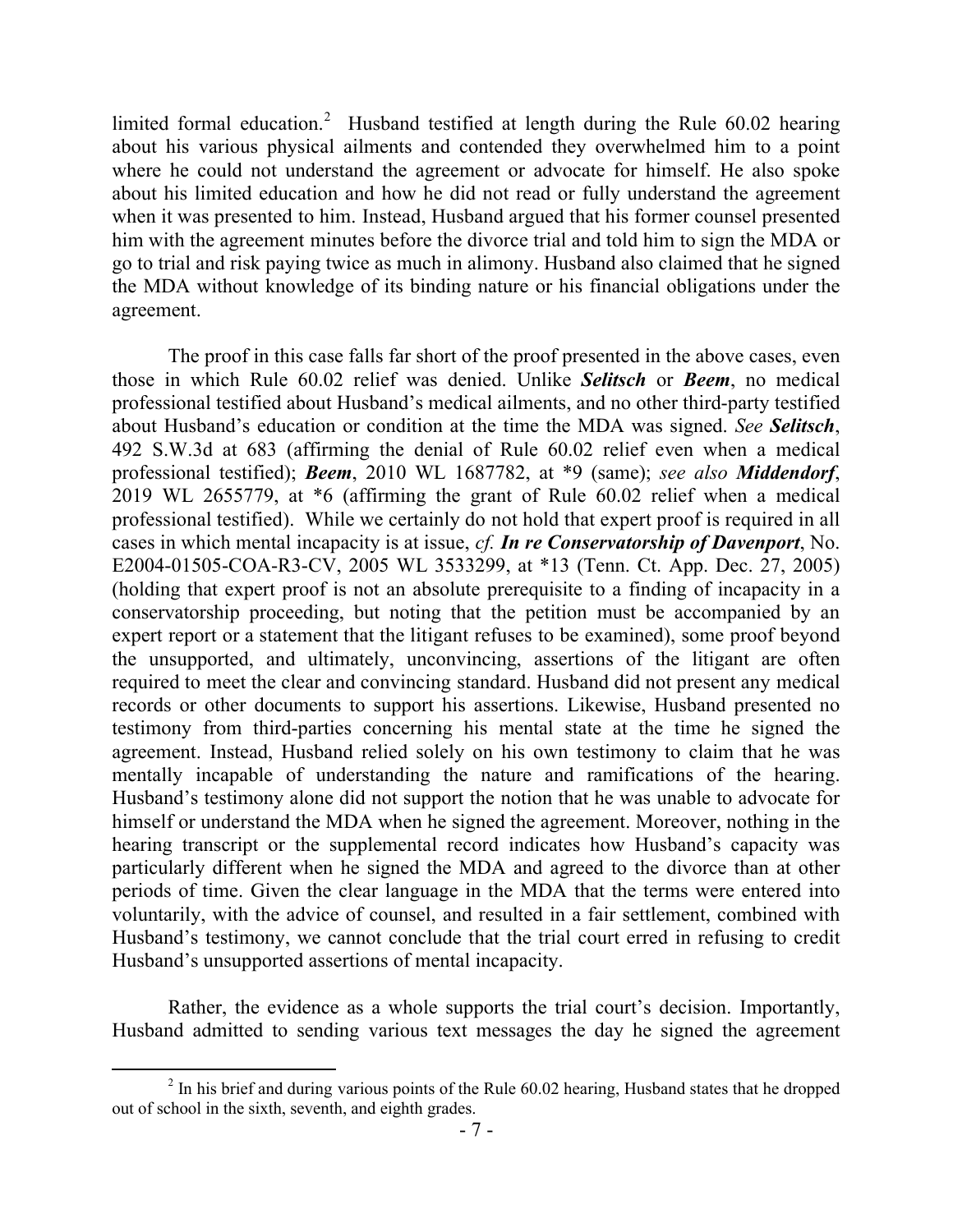which indicated his understanding of the agreement and its consequences. On the morning of May 8, the day he signed the agreement, Husband's messages to Wife indicated that he thought "[t]hese numbers are not fair at all.[ ]But [I] am not going to fight about it."<sup>3</sup> After he signed the agreement, he stated that he did so "[b]ecause my lawyer told me that if I go to court that [alimony] would be twice this much. I really didn't want for us to go through all of the nasty stuff that would be said in court." Later that evening, Husband told Wife to "[g]et ready for round two" and that "[s]urly [sic] you don't think that it's over. [Y]ou will answer for all[.] So don't count your dollars[.]" Husband described signing the MDA as "just a formality" and that more than \$500,000 in potential alimony was "not going to happen[.]" In later messages, he acknowledged two previous offers he made before the MDA was finalized. In effect, Husband contends that his physical pain and lack of formal education momentarily overwhelmed him to the point where he could not understand the agreement he signed or its eventual consequences. Based on these messages, however, several things are clear. First, Husband's asserted lack of education does not amount to an inability to read or write. Moreover, Husband and Wife, along with their respective counsel, were engaging in negotiations prior to the signing of the MDA, indicating that the decision to enter into an MDA was not a last minute strong-arm by Wife. Moreover, the messages show that Husband was aware of the ramifications of the MDA, including the substantial alimony award to Wife, around the time he signed the contract. Husband therefore clearly had the capacity to understand the nature of the MDA and its consequences near in time to when it was signed. Given Husband's testimony and text messages sent around the time the MDA was signed, we are not persuaded that Husband acted without a reasonable understanding of the nature and consequences of his actions. Consequently, we cannot say that the trial court abused its discretion in ruling that Husband was mentally capable of understanding the agreement when he signed it. As such, we affirm the trial court's ruling denying Husband's Rule 60.02 motion on the basis of a lack of mental capacity.

### **Unconscionability**

Additionally, Husband argued that the trial court erred by not setting aside the MDA as unconscionable. While Husband argues that the trial court failed to address the unconscionability of the agreement, a review of the record indicates that Husband never argued that the MDA was unconscionable in his Rule 60.02 motion or in the subsequent hearing. As stated in the Tennessee Rules of Appellate Procedure, this court's review "generally will extend only to those issues presented for review." Tenn. R. App. P. 13(b). Further, the Tennessee Supreme Court very recently noted that "'[a]ppellate review generally is limited to issues that a party properly preserves for review by raising the issues in the trial court and on appeal.'" *State v. Vance*, 596 S.W.3d 229, 253 (Tenn.

<sup>&</sup>lt;sup>3</sup> While the message's time stamp indicates that it was sent on May 8 at 8 a.m., Husband denied that it was sent before the MDA was signed. Husband did not deny having the conversation with Wife. Husband submitted no proof to controvert the time stamp on the message.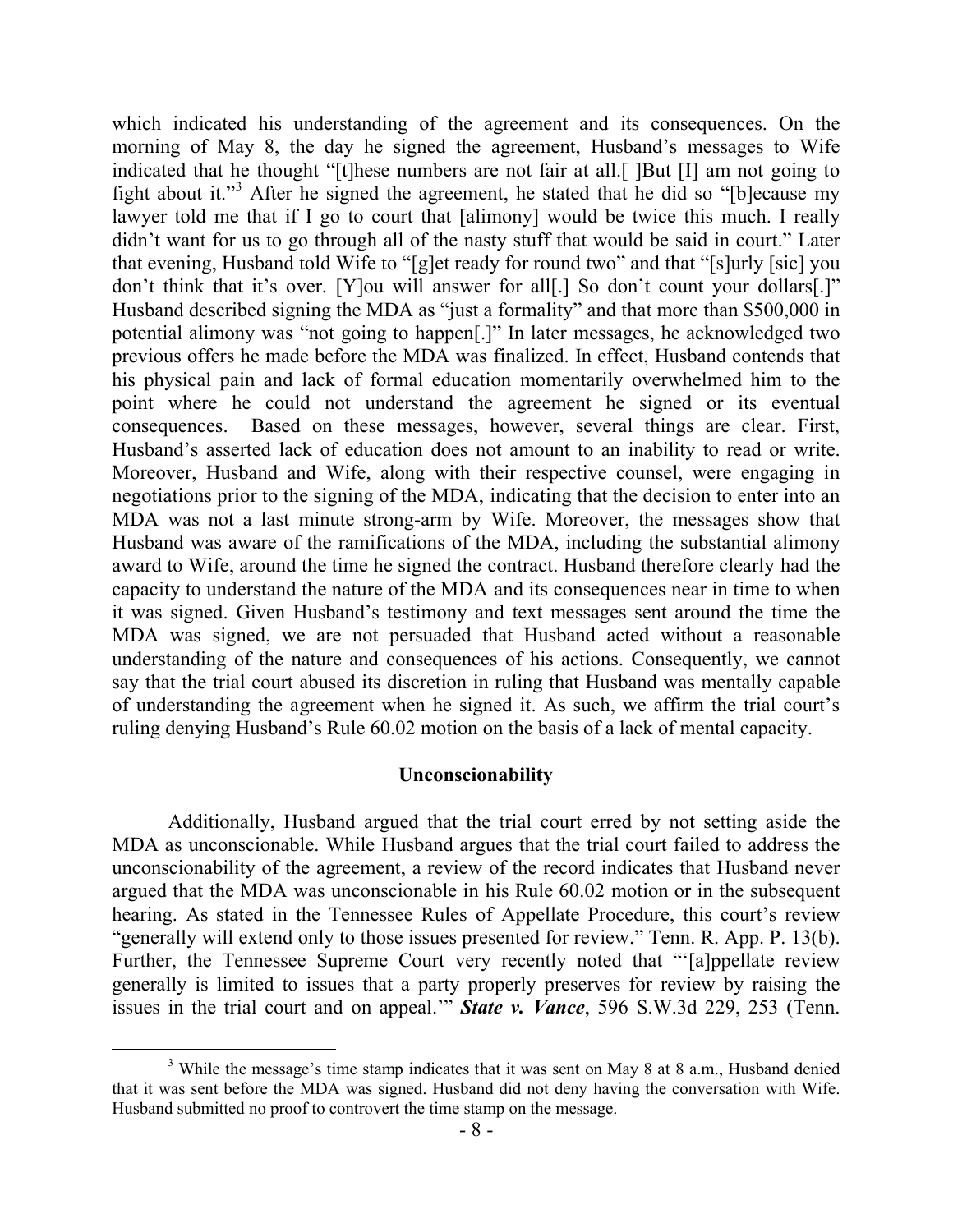2020) (quoting *State v. Minor*, 546 S.W.3d 59, 65 (Tenn. 2018) (citing Tenn. R. App. P. 13(b)). "It is well settled that issues and arguments not raised or asserted in the trial court may not be raised for the first time on appeal." *Dog House Investments, LLC v. Teal Properties, Inc.*, 448 S.W.3d 905, 915 (Tenn. Ct. App. 2014) (citing *Barnes v. Barnes*, 193 S.W.3d 495, 501 (Tenn. 2006); *Moss v. Shelby County Div. of Corr.*, No. W2013- 01276-COA-R3-CV, 2013 WL 6529567, at \*4 (Tenn. Ct. App. Dec. 11, 2013)). As such, arguments not properly raised at the trial level are waived on appeal. *City of Memphis v. Shelby Cty.*, 469 S.W.3d 531, 560 (Tenn. Ct. App. 2015) (citing *Lawrence v. Stanford*, 655 S.W.2d 927, 929 (Tenn. 1983)). Here, Husband failed to raise the issue of unconscionability in his written and oral arguments to the trial court. Because of this, he has waived any claim regarding this issue on appeal.

#### **Attorney Fees**

Wife, in the posture of appellee, also seeks an award of attorney fees for defending a frivolous appeal. While we recognize that Tennessee Code Annotated section 27-1-122 provides this Court the discretion to award "just damages" for a frivolous appeal, we also note that Wife did not properly raise the issue in her appellate brief. To raise an issue as an appellee, a party must include the issue and argument in its brief. *Id.* When a brief fails to include an argument satisfying Tennessee Rule of Appellate Procedure 27(a)(7) or fails to designate an issue in accordance with Tennessee Rule of Appellate Procedure 27(a)(4), the issue may be waived. *Id.* (citations omitted); *see also Vazeen v. Sir*, No. M2018-00333-COA-R3-CV, 2018 WL 6419134, at \*5 (Tenn. Ct. App. Dec. 5, 2018) (holding that an appellee waived consideration of a separate issue by adopting appellant's statement of the issues). We have often held that an appellee waives a request for attorney's fees by not designating this request as an issue on appeal. *See, e.g., Apexworks Restoration v. Scott*, No. M2019-00067-COA-R3-CV, 2019 WL 5448698, at \*8 (Tenn. Ct. App. Oct. 24, 2019); *Akard v. Akard*, No. E2013-00818-COA-R3-CV, 2014 WL 6640294, at \*9 (Tenn. Ct. App. Nov. 25, 2014) (citing *Forbess v. Forbess*, 370 S.W.3d 347, 357 (Tenn. Ct. App. 2011) (holding that an appellee seeking affirmative relief in the Court of Appeals must raise the issue in a Statement of the Issues section of his or her brief)). Wife's request for attorney's fees is therefore waived due to her failure to designate this request as an issue on appeal.<sup>4</sup>

### **CONCLUSION**

The judgment of the Macon County Circuit Court is affirmed, and this cause is remanded to the trial court for further proceedings as necessary and consistent with this

<sup>&</sup>lt;sup>4</sup> In addition, Husband's demand in his reply brief for sanctions against Wife for her frivolous appeal claim is waived. *See Hughes v. Tenn. Bd. of Probation and Parole*, 514 S.W.3d 707, 724 (Tenn. 2017) ("Issues raised for the first time in a reply brief are waived."). Likewise, any novel arguments made by Wife in her response to Husband's reply brief are waived. *Id.*